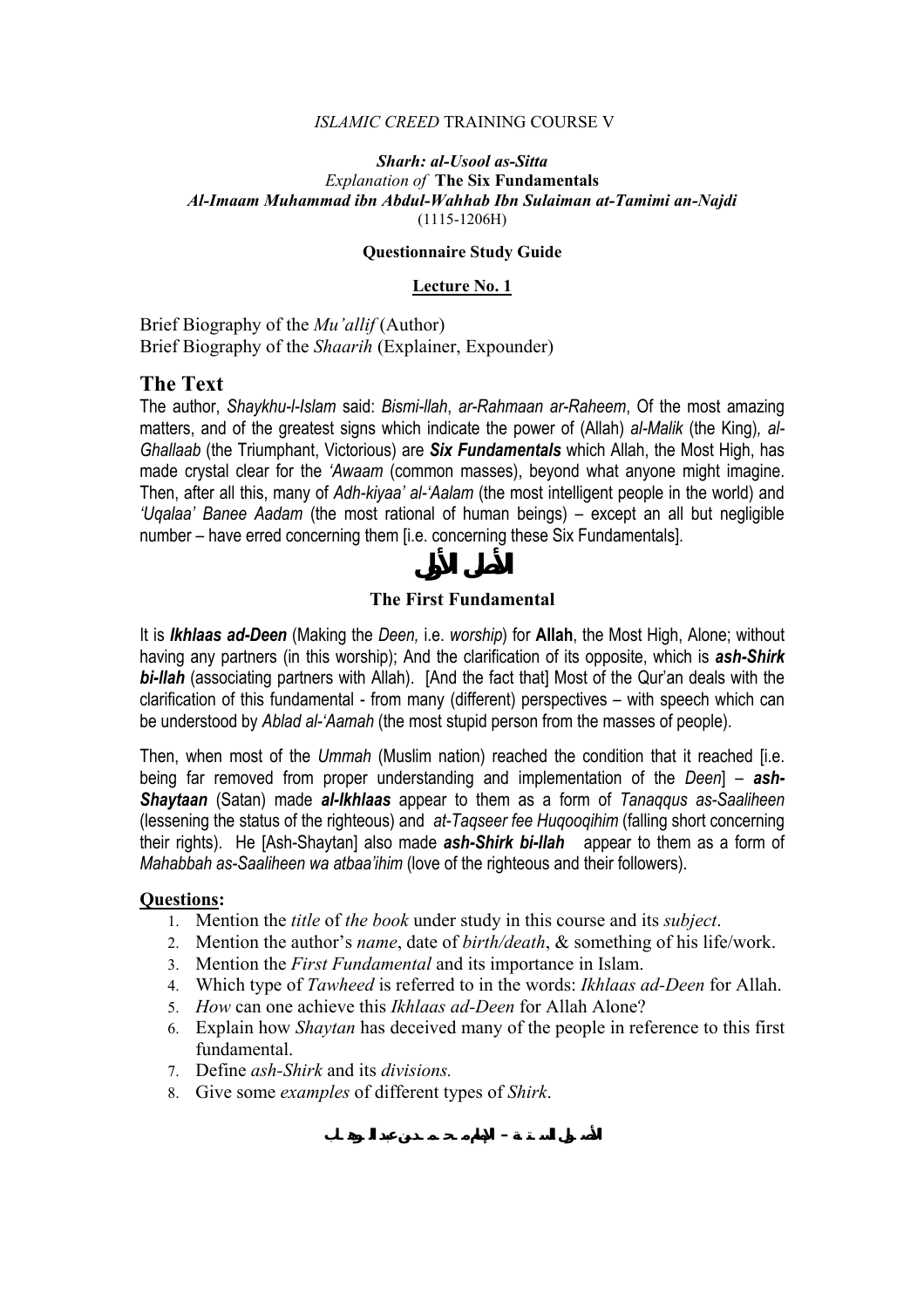### *ISLAMIC CREED* TRAINING COURSE V

## *Sharh: al-Usool as-Sitta Explanation of* **The Six Fundamentals**  *Al-Imaam Muhammad ibn Abdul-Wahhab Ibn Sulaiman at-Tamimi an-Najdi*  (1115-1206H)

## **Questionnaire Study Guide**

## **Lecture No. 2**

# **The Text**

The author, *Shaykhu-l-Islam* said: *Bismi-llah*, *ar-Rahmaan ar-Raheem*, Of the most amazing matters, and of the greatest signs which indicate the power of (Allah) *al-Malik* (the King)*, al-Ghallaab* (the Triumphant, Victorious) are *Six Fundamentals* which Allah, the Most High, has made crystal clear for the *'Awaam* (common masses), beyond what anyone might imagine. Then, after all this, many of *Adhkiyaa' al-'Aalam* (the most intelligent people in the world) and *'Uqalaa' Banee Aadam* (the most rational of human beings) – except an all but negligible number – have erred concerning them [i.e. concerning these Six Fundamentals].

## **The Second Fundamental**

Allah has ordered *al-Ijtimaa'* (unity, community [life], getting together) in the *Deen,* and prohibited *at-Tafarruq* (disunity, separation, division). Thus, Allah made this (matter) unequivocally clear, to the extent that the common people can understand it. He (also) prohibited us from being like those *before us* who *tafarraqoo* (became divided/disunited) and *ikhtalafoo* (differed) and were thus *destroyed*.

He (Allah) mentioned that He commanded the Muslims with *al-Ijtimaa'* (unity, community, getting together) in the *Deen,* and forbade them from *at-Tafarruq* (disunity, separation, division) in it. And that which increases its clarity are the amazing things (*al-Ajab al-Ujaab*) that the *Sunnah* has come with concerning this issue.

Then, the situation reached the point where *al-Iftiraaq* (separation, disunion and division) - in *Usool ad-Deen* (the Fundamentals of the Religion, i.e. *al-'Aqeedah*, Creed) as well as in *Furoo'I-hi* (its Branches, i.e. *al-Fiqh*, Jurisprudence) – is considered *al-'Ilm* (Knowledge) and *al-Fiqh* (Understanding) in the *Deen*. Likewise, [this situation] reached the point where *al-Ijtimaa'* (unity, community, getting together) in the *Deen,* is something which: 'no one says it (i.e. calls to it) except a *Zindeeq* (atheist, freethinker) or a *Majnoon* (crazy person)'.

## **Questions:**

- 1. What is *al-Asl ath-Thaanee* (the 2nd Fundamental) mentioned by the author?
- 2. Mention a proof from the *Qur'an* for this *Asl* (Fundamental).
- 3. What is the end result of *at-Tafarruq* (separation, division) and *al-Ikhtilaaf* (differing)?
- **4.** How does the author describe *the view of the later generations* concerning *al-Iftiraaq* (separation and division) and *al***-***Ijtimaa'* (unity, community, getting together).
- 5. What are the four (4) *categories* of proofs mentioned by the *Shaarih* (Explainer, Expounder) for this Second Fundamental (*al-Asl ath-Thaanee*).
- 6. Mention a *Daleel* (proof) from the 2nd and 3rd categories of proofs for this Fundamental.
- 7. What is meant by the expression *as-Salaf as-Saalih*?
- 8. Explain *al-Qaa'idah* (the Principle) which *as-Salaf as-Saalih* (the Righteous Predecessors) have observed concerning *al-Masaa'il al-Khilaafeeyah* (differences of opinion).
- 9. In what case or situation would *al-Khilaaf* (difference of opinion) not be allowed or acceptable?
- 10. Discuss the *Hadeeth*: "When the judge makes a ruling, and *strives* (to reach the correct opinion), and is correct – he will have two rewards; and if he *strives* (to reach the correct opinion), and then errs – he will have one reward." [Al-Bukhaaree and Muslim]

**الـوهـاب عبد بن مـحـمـد الإمام – السـتـة الأصـول**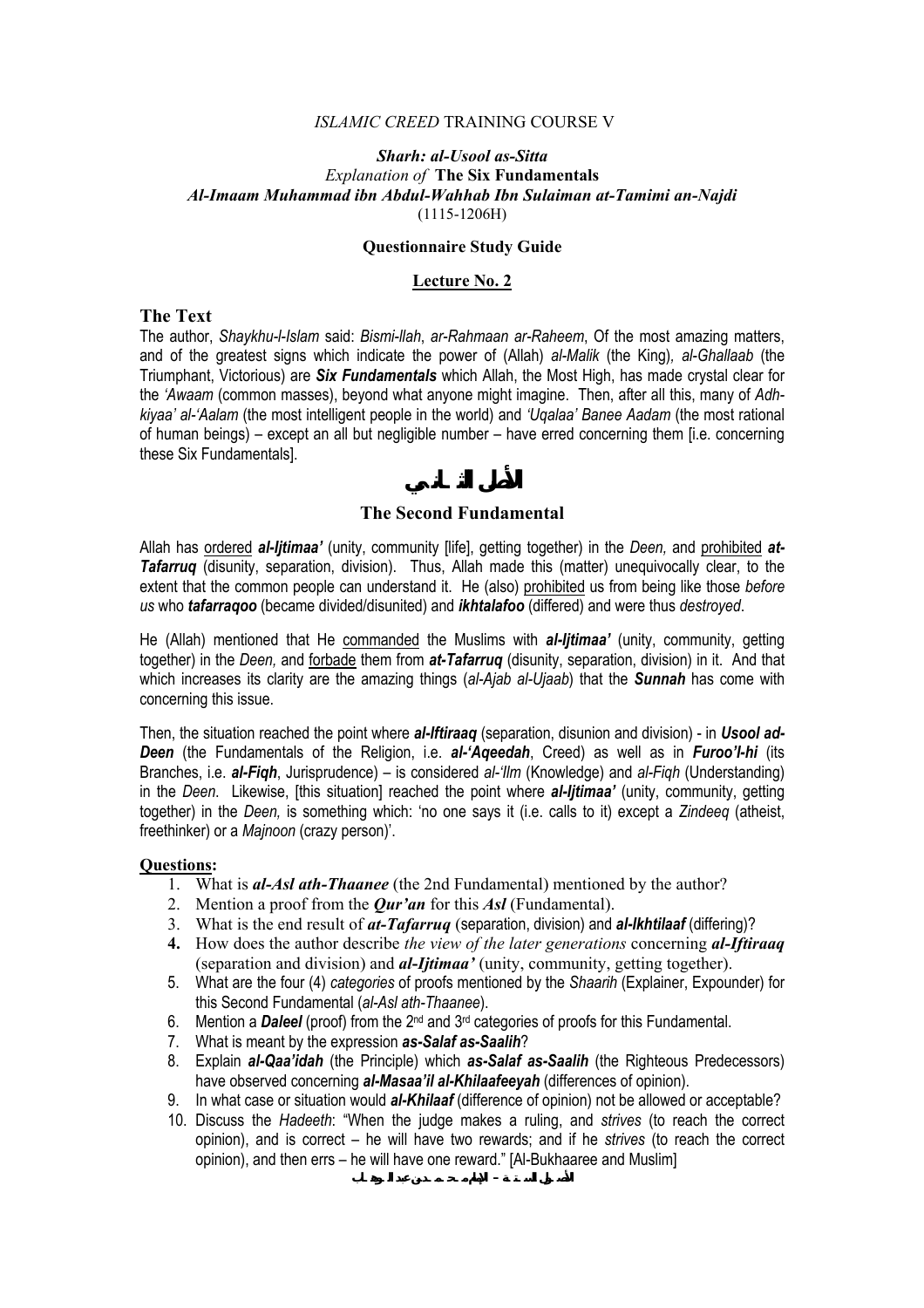### *ISLAMIC CREED* TRAINING COURSE V

## *Sharh: al-Usool as-Sitta Explanation of* **The Six Fundamentals**  *Al-Imaam Muhammad ibn Abdul-Wahhab Ibn Sulaiman at-Tamimi an-Najdi*  (1115-1206H)

### **Questionnaire Study Guide**

## **Lecture No. 3**

# **The Text**

The author, *Shaykhu-l-Islam* said: *Bismi-llah*, *ar-Rahmaan ar-Raheem*, Of the most amazing matters, and of the greatest signs which indicate the power of (Allah) *al-Malik* (the King)*, al-Ghallaab* (the Triumphant, Victorious) are *Six Fundamentals* which Allah, the Most High, has made crystal clear for the *'Awaam* (common masses), beyond what anyone might imagine. Then, after all this, many of *Adh-kiyaa' al-'Aalam* (the most intelligent people in the world) and *'Uqalaa' Banee Aadam* (the most rational of human beings) – except an all but negligible number – have erred concerning them [i.e. concerning these Six Fundamentals].

# **The Third Fundamental**

Indeed, from the perfection/completion of *al-Ijtimaa'* (unity, community [life], getting together) is *as-Sam'u* (Hearing) and *at-Taa'ah* (Obedience) to whoever has been placed in authority over us – even if he was an Ethiopian slave.

Then, Allah made this (matter) clear – a clarification which is widespread/common (to all) and sufficient [to remove any misunderstanding] – through different aspects of *Anwaa'u-l-Bayaan* (the types of clarification), *Shar'an* (Revealed Legislative Text, i.e. *al-Qur'an* and *as-Sunnah*) and *Qadaran* (Divine Decree).

Then [the situation reached the point where], this *Asl* (Fundamental) was unknown (*la yu'rafu*) amongst *most* of those who *claim to have knowledge* (the so-called scholars). So, how can [it be expected that] it be acted upon.

- 1. What is *al-Asl ath-Thaalith* (the 3nd Fundamental) mentioned by the author?
- *2.* What are the two (2) basic types of clarification (*Anwaa'u-l-Bayaan*) mentioned by the author?
- *3.* What does the author mean by making this matter clear "*Shar'an"*?
- 4. Mention a proof from the *Qur'an* for this *Asl* (Fundamental).
- 5. Mention a proof from the *Sunnah* for this *Asl* (Fundamental).
- 6. *Explain* how Allah has made this matter clear *Qadaran*.
- 7. What has the *Shaarih* (Explainer, Expounder) suggested as being *obligatory* upon us *all* (the rulers and the ruled) in order to be amongst the *Faa'izeen* (successful, winners)?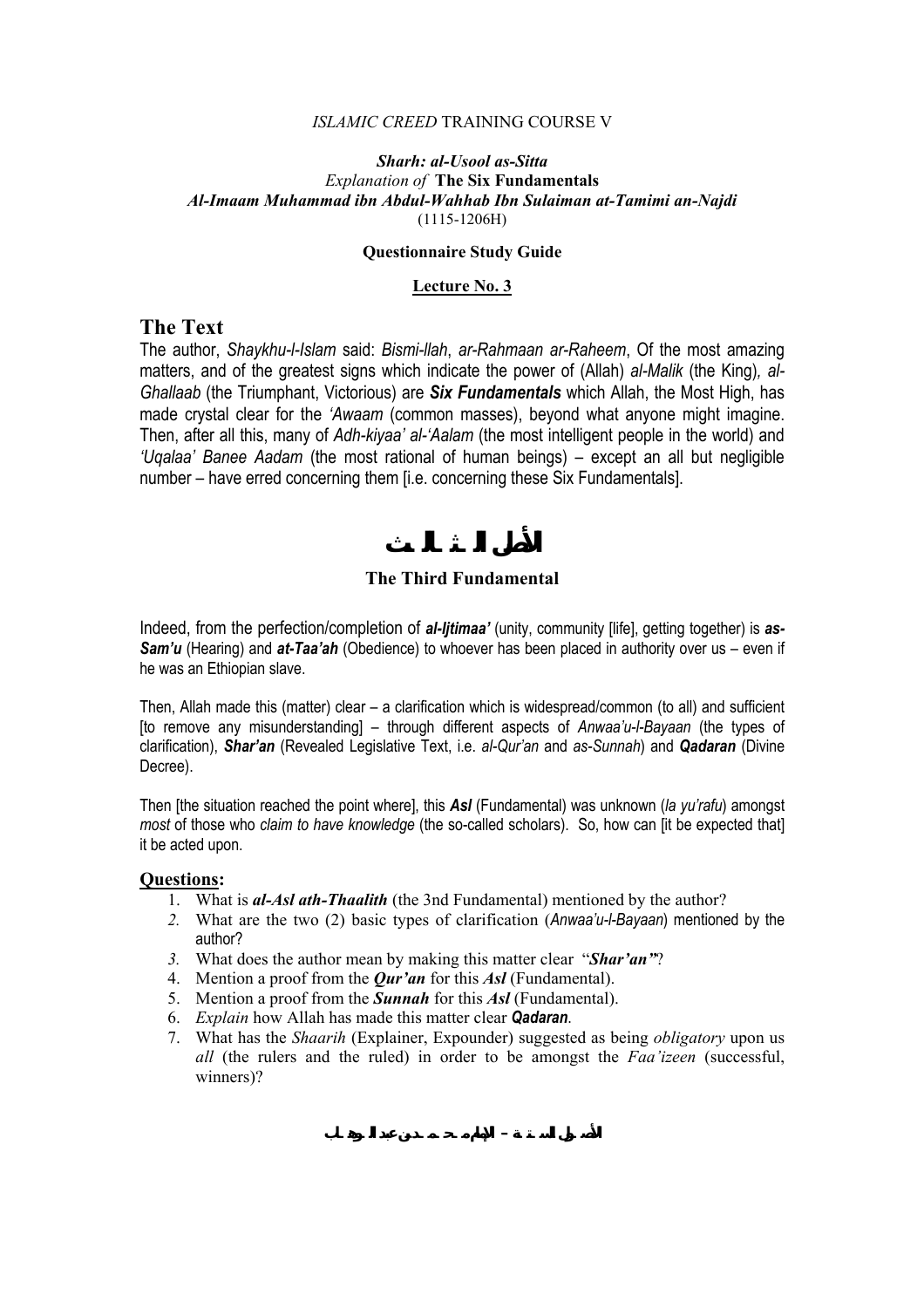#### *ISLAMIC CREED* TRAINING COURSE V *Sharh: al-Usool as-Sitta Explanation of* **The Six Fundamentals**  *Al-Imaam Muhammad ibn Abdul-Wahhab Ibn Sulaiman at-Tamimi an-Najdi*  (1115-1206H)

### **Questionnaire Study Guide Lecture No. 4**

### **The Text**

The author, *Shaykhu-l-Islam* said: *Bismi-llah*, *ar-Rahmaan ar-Raheem*, Of the most amazing matters, and of the greatest signs which indicate the power of (Allah) *al-Malik* (the King)*, al-Ghallaab* (the Triumphant, Victorious) are *Six Fundamentals* which Allah, the Most High, has made crystal clear for the *'Awaam* (common masses), beyond what anyone might imagine. Then, after all this, many of *Adh-kiyaa' al-'Aalam* (the most intelligent people in the world) and *'Uqalaa' Banee Aadam* (the most rational of human beings) – except an all but negligible number – have erred concerning them [i.e. concerning these Six Fundamentals].

## **The Fourth Fundamental**

Clarification of *al-'Ilm* (Knowledge) and *al-'Ulamaa'* (Scholars), as well as *al-Fiqh* (Jurisprudence) and *al-Fuqahaa'* (Scholars of Fiqh). [In addition to] clarification of those who *Tashabbaha bi-him* (imitate them) but are not from them.

Verily, Allah has clarified this *Asl* (Fundamental) in the early part of *Soorah al-Baqarah,* from His saying: *O Children of Israel! Remember My favour which I bestowed upon you, and fulfill (your obligations to) My Covenant (with you), so that I fulfill (My obligations to) your covenant (with Me), and fear none but Me...* [2:40] Up to His saying: *O Children of Israel! Remember My Favour which I bestowed upon you and that I preferred you to al-Aalameen (mankind and jinn, of your time period, in the past).* [2:47].

[Within these verses are the words of Allah: …*And believe in what I have sent down (this Qur'an) confirming that which is with you, and be not the first to disbelieve therein, and buy not with My verses a small price and fear Me and Me alone. And mix not truth with falsehood, nor conceal the truth while you know…Do you enjoin upon the people piety and forget to practice it yourselves, while you recite the Book. Have you then no sense?*]

And that which increases its clarity is that which the *Sunnah* (of the Prophet) has explained/declared, in so many sayings that are obvious and clear [even to] the common man who is not intelligent.

Afterwards, this (Fundamental) became the *strangest of matters* [i.e. a very strange reality, which was no longer accepted]. Likewise, the situation reached the point where *al-'Ilm* (Knowledge) and *al-Fiqh* (Jurisprudence) [i.e. the *true knowledge* from the *Book of Allah* and the *Sunnah*] was considered as *al-Bida'u* (innovations) and *ad-Dalaalaatu* (astray deviations). And the best of what they have is *Labsu al-Haqq bi-l-Baatil* (mixing the truth with falsehood).

Similarly, the situation reached the point where [*in this distorted view of the matter*] the *knowledge* which Allah made *obligatory* upon the creatures and *praised* it – no one speaks of it except a *Zindeeq* (atheist, freethinker) or a *Majnoon* (crazy person)'. And whoever *Ankara-hu* (rejects/disputes it) and *'Aadaa-hu*  (opposes it), and writes books *warning against* it and *prohibiting* it – he (is now considered as) *al-Faqeeh al-'Aalim* (Jurisprudent, Scholar).

- 1. Discuss briefly *al-Asl ar-Raabi'* (the 4th Fundamental) mentioned by the *Mu'allif* (author).
- 2. Who are the true *'Ulamaa'* (scholars) [meant by the *Mu'allif* (author) in this Fundamental]?
- 3. Who does he mean when he says: "those who *Tashabbaha bi-him* but are not from them"?
- 4. Which is the *'Ilm* that Allah has made *obligatory* upon the creatures and *praised* it? Explain!
- 5. Can there be any benefit in the *worldly knowledge*? Explain the related *Qaa'idah*!
- **6.** Mention some of the *Fadaa'il* (Virtues) of *al*-'*Ilm ash-Shar'ee* (Religious Knowledge).
- **7.** What is the *Qissah* (story) mentioned by the *Shaarih* (Explainer of the Book) showing the difference between the *'Aalim* (scholar) and the *Jaahil* (ignorant person)?
- **8.** How has the author described those who are today considered as *al-Faqeeh al-'Aalim* ?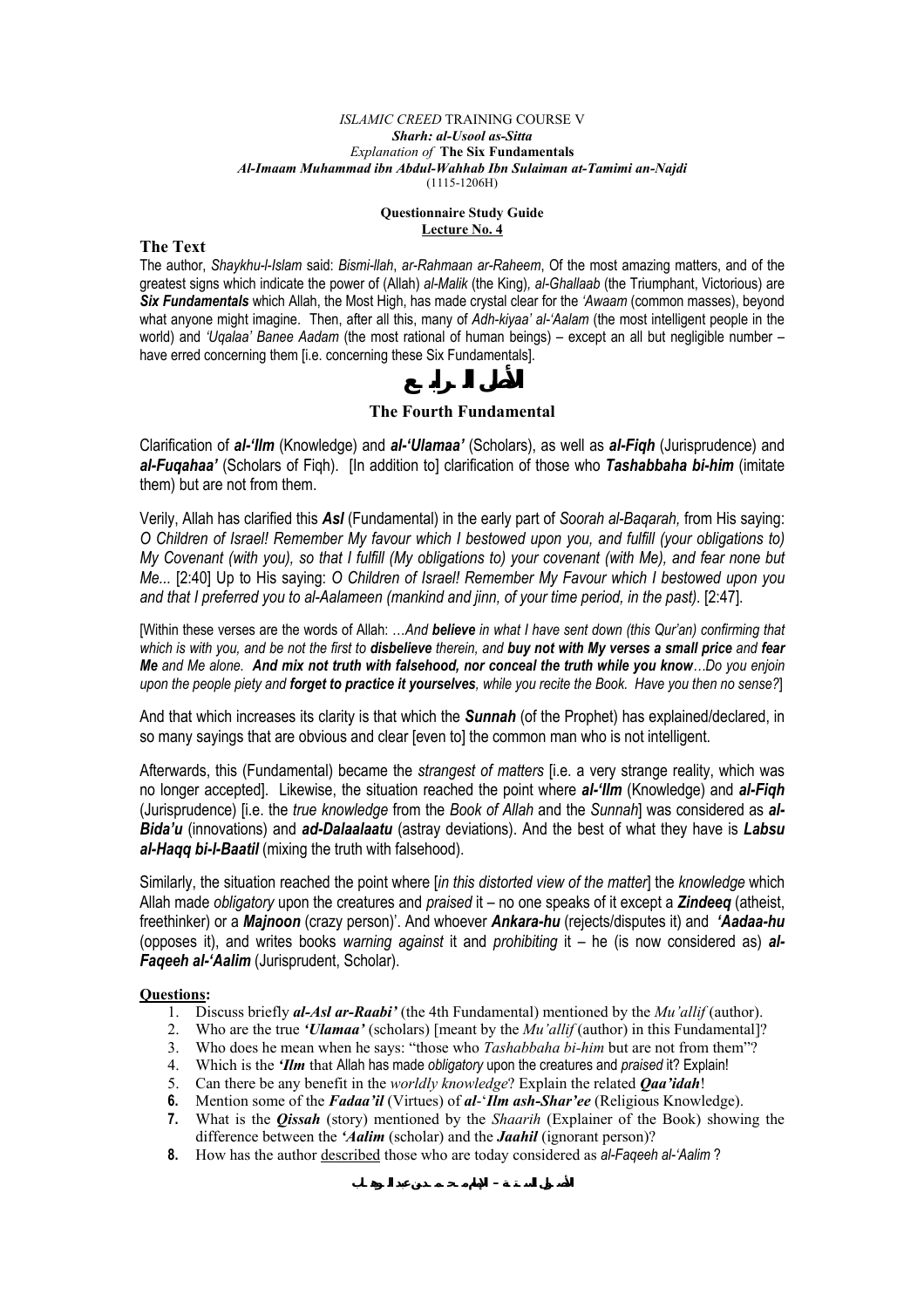#### *ISLAMIC CREED* TRAINING COURSE V *Sharh: al-Usool as-Sitta Explanation of* **The Six Fundamentals**  *Al-Imaam Muhammad ibn Abdul-Wahhab Ibn Sulaiman at-Tamimi an-Najdi*  (1115-1206H)

### **Questionnaire Study Guide Lecture No. 5**

### **The Text**

The author, *Shaykhu-l-Islam* said: *Bismi-llah*, *ar-Rahmaan ar-Raheem*, Of the most amazing matters, and of the greatest signs which indicate the power of (Allah) *al-Malik* (the King)*, al-Ghallaab* (the Triumphant, Victorious) are *Six Fundamentals* which Allah, the Most High, has made crystal clear for the *'Awaam* (common masses), beyond what anyone might imagine. Then, after all this, many of *Adh-kiyaa' al-'Aalam* (the most intelligent people in the world) and *'Uqalaa' Banee Aadam* (the most rational of human beings) – except an all but negligible number – have erred concerning them [i.e. concerning these Six Fundamentals].

## **The Fifth Fundamental**

Clarification from Allah, the One Free of all Imperfections, concerning [who are] the *Awliyaa'u-llah* (Friends of Allah, those close to Him); and His distinguishing between them [His Awliyaa'] and *al-Mutashabbiheen bi-him* (those who imitate them) from among *A'daa'i-llah* (the enemies of Allah): *al-Munaafiqoon* (the hypocrites) and *al-Fujjaar* (corrupt, immoral ones).

And that which is sufficient [as a proof and clarification of] this matter, is an *Ayah* of *Soorah Aali 'Imraan*, His saying: *Say (O Muhammad): If indeed you love Allah, then you must follow me, and Allah will love you…*[Qur'an Aali 'Imraan 3:31].

Also, an *Ayah* of *Soorah al-Maa'idah*, His saying: *O you who believe! Whoever amongst you turns back from his Deen (i.e. al- Islam), then Allah will bring [in their place] a people whom Yuhibbu-hum (He will love) and Yuhibboona-hu (they will love Him)…*[Qur'an al-Maa'idah 5:54].

Also, an *Ayah* of *Yoonus,* His saying: *Indeed, the Awliyaa'a-llah (Friends of Allah), they shall have no fear, nor shall they grieve; [they are] those who Aamanoo (believe) and observe Taqwa (piety)…*[Qur'an Yoonus 10:62].

Then, the situation reached the point where most of those who *Yadda'ee al-'Ilm* (Claim to have Knowledge), and (claim) that he is of the *Hudaat al-Khalq* (Guides of the creatures) and of the *Huffaath ash-Shar'* (Preservers of the Divine Law, i.e. the Sharee'ah) – [the situation became reversed where they] considered that the *Awliyaa'* (1) must be of those who abandon the *Ittibaa' ar-Rusul*  (following of the Messengers), and whoever follows them (i.e. the Messengers) is not one of them (i.e. the *Awliyaa'*); (2) must be of those who abandon *al-Jihaad* (fighting in the Cause of Allah)*,* and whoever performs it is not one of them (i.e. the *Awliyaa'*); (3) must be of those who abandon *al-Emaan* (the conviction in the heart) and *at-Taqwa* (piety, in actions and speech), and whoever commits himself to observing *al-Emaan* and *at-Taqwa*, then he is not one of them (i.e. the *Awliyaa'*).

O our Lord! We ask of You *al-'Afwa* (Pardon) and *al-'Aafiyah* (Well-being)!

#### **Questions:**

- 1. Discuss briefly *al-Asl al-Khaamis* (the 5th Fundamental) mentioned by the *Mu'allif* (author).
- 2. What is the first sign of Allah's *Mahabbah* (Love) mentioned by the *Mu'allif* (author) (3:31)?
- 3. Mention the four *Awsaaf* (characteristics) of those *who Allah loves* and *who love Him*. (5:54).
- 4. Mention the two main *Awsaaf* (characteristics) of the *Awliyaa'u-llah* (10:62).<br>5. Mention the two *Tabagah* (levels) of the *Awliyaa'u-llah* mentioned in the Our
- 5. Mention the two *Tabaqah* (levels) of the *Awliyaa'u-llah* mentioned in the Qur'an (35:32).<br>6. Mention the four *Maraatib* (degrees) of the servants of Allah mentioned in Our'an (4:69).
- Mention the four *Maraatib* (degrees) of the servants of Allah mentioned in Qur'an (4:69).
- 7. Explain the *argument* against those who *claim* to be *Awliyaa'*.
- 8. Discuss the *Qaa'idah* (Rule) concerning the *acceptance of the sayings of men*.
- 9. What will *following men* in contradiction to the Sharee'ah *lead a person to*?
- 10. Mention the two reasons for which Allah gives a Karaamah to a *Walee*.

**الأصـول السـتـة – الإمام مـحـمـد بن عبد الـوهـاب**